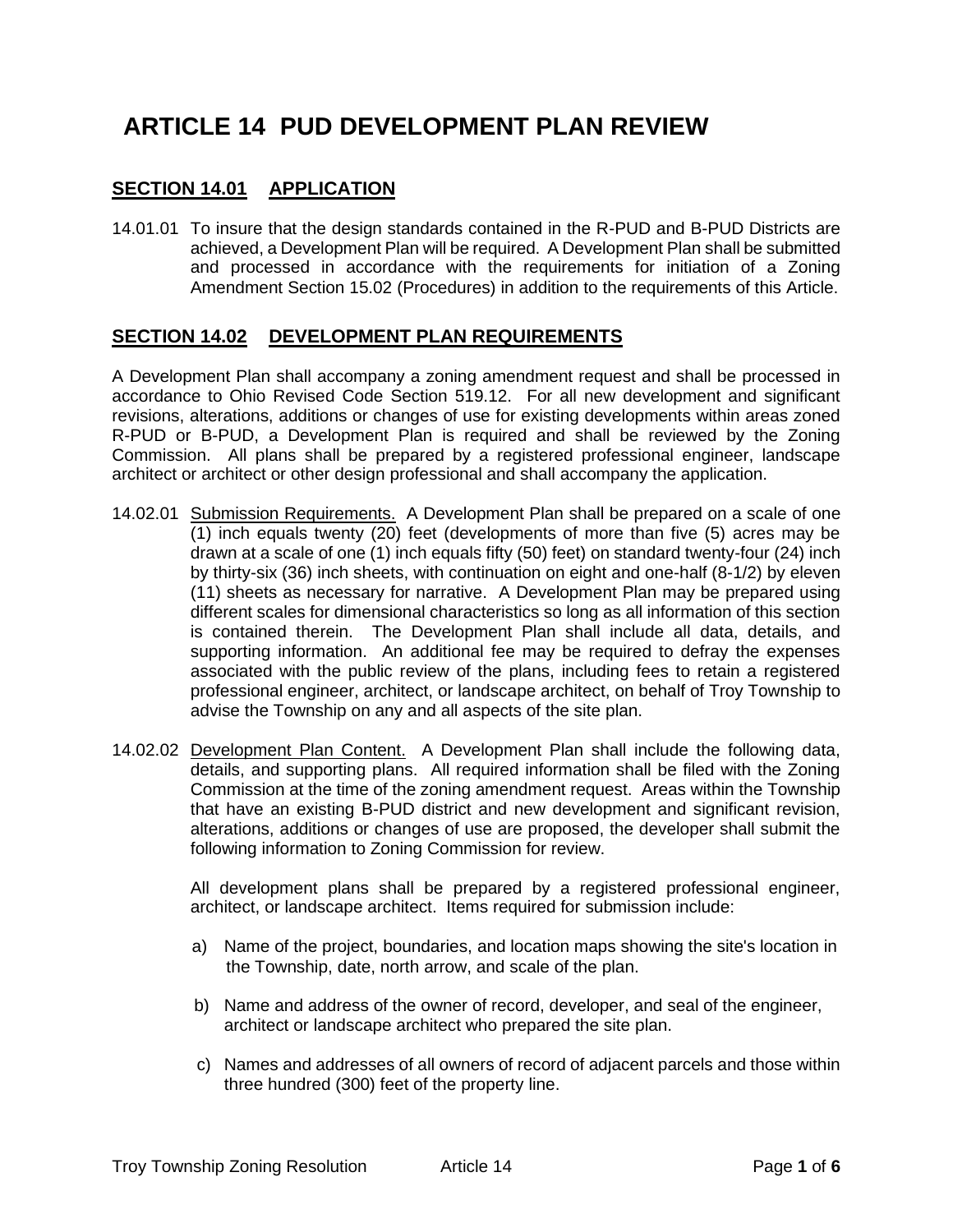- d) All existing lot lines, easements, and rights-of-way. Include area in acres or square feet, abutting land uses, and the location and use of structures within three hundred (300) feet of the site.
- e) The location and use of all existing and proposed buildings and structures within the development including building footprints, overhangs, site coverage, building-ground contact, and area. If building dimension characteristics are unknown at the time of an amendment request, minimum building set-backs shall be detailed. A brief description of the use of the site shall be included with an estimate of the number of employees.
- f) Include all dimensions of height and floor area, and show all exterior entrances, and all anticipated future additions and alterations.
- g) Illustrations of traffic movement, ingress and egress, and the location of all present and proposed public and private drives, parking areas, driveways, sidewalks, ramps, curbs, fences, paths, landscaping, walls, and fences. Traffic flow patterns and curb cuts within one hundred (100) feet of the site shall also be shown.
- h) The location, height, intensity, and bulb type (e.g., fluorescent, sodium incandescent) of all external lighting fixtures. All lighting must be arranged or shielded as to avoid excessive glare reflecting onto any portion of any adjacent street or into the path of oncoming vehicles or onto any adjacent parcel.
- i) The location, height, size, materials, and design of all proposed signage.
- j) The location of all present and proposed utility systems including, sewage or septic systems, water supply system, telephone, cable and electrical systems, and storm draining system, including existing and proposed drain lines, culverts, catch basins, headwalls, end walls, hydrants, manholes, and drainage swales.
- k) Plans to prevent the pollution of surface or groundwater, erosion of soil both during and after construction, excessive runoff, excessive raising or lowering of the water table, and flooding of other properties, as applicable but containing no more than one central earthen holding pond per drainage watershed.
- l) Existing and proposed topography at a one (1) foot contour interval. All elevations shall refer to the nearest United States Coastal and Geodetic Bench Mark. If any portion of the parcel is within the hundred-year flood plain, the area will be shown and base flood elevations given.
- m) A landscape plan showing all existing natural land features, trees, forest cover and water resources, and all proposed changes to these features including size and type of plant material. Water resources will include ponds, lakes, streams, wetlands, floodplains, and drainage retention areas.
- n) Zoning district boundaries within five hundred (500) feet of the site's perimeter shall be drawn and identified on the plan.
- o) For new construction or alterations to any existing building, a table containing the following information must be included: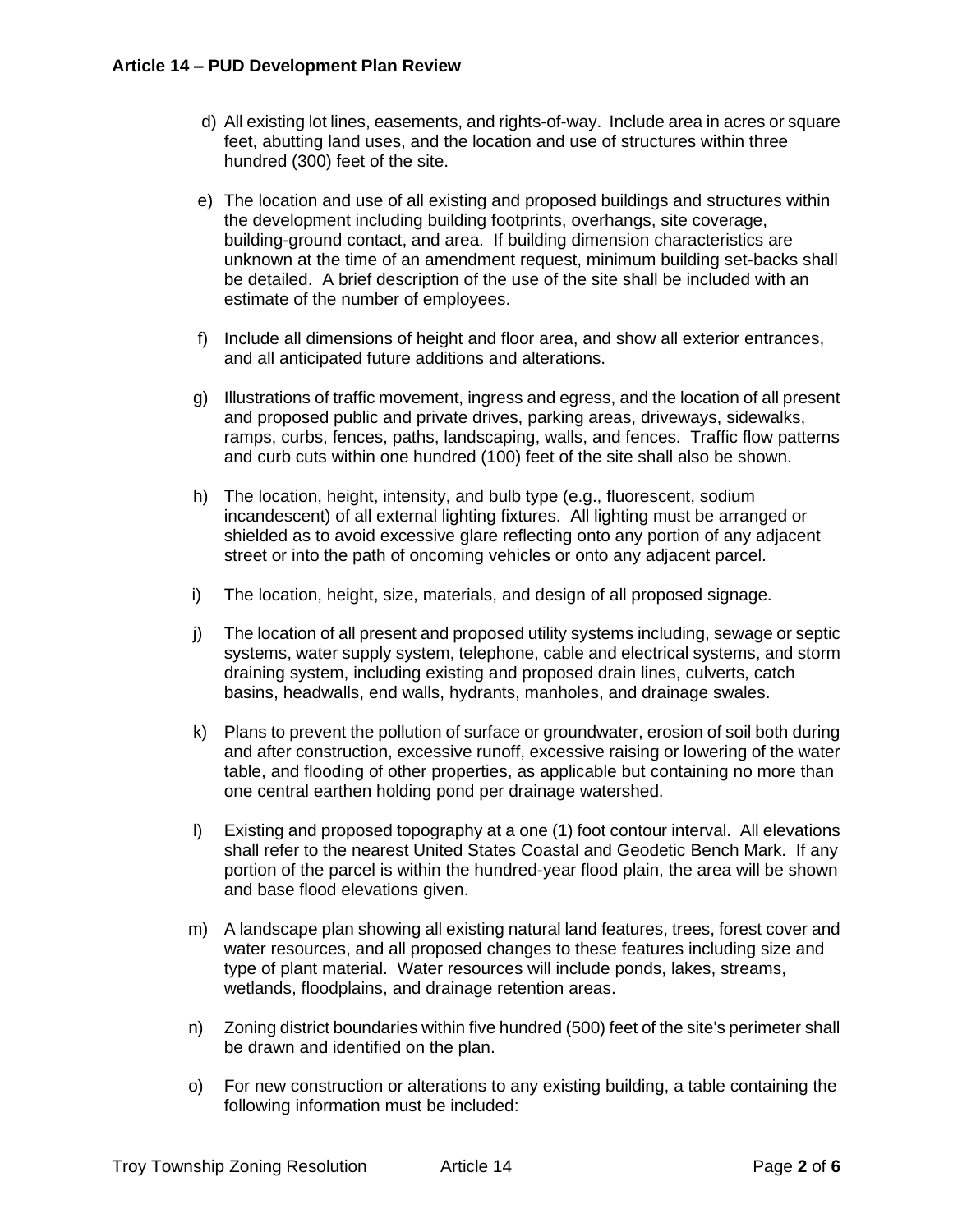- 1) Area of building to be used for a particular use such as retail operation, office, storage, etc.
- 2) Maximum number of employees;
- 3) Maximum seating capacity, where applicable and
- 4) Number of parking spaces existing and required for the intended use.
- p) Elevation plans at a scale of one-eighth inch to one foot (1/8"=1') for all exterior facades of the proposed structure(s) and/or existing facades, and addition(s) showing design features and type and color of materials to be used.
- 14.02.03 B-PUD Building Characteristics. The following listed information is required prior to the authorization to issue a Zoning Permit. If, at the time of a zoning amendment application is presented to the Zoning Commission and Building Characteristics as outlined below are known, they shall be part of the Site Plan Content submission requirements.
	- a) Include all dimensions of height and floor area, and shown all exterior entrances, and all anticipated future additions and alterations.
	- b) The location, height, intensity, and bulb type (e.g., fluorescent, sodium incandescent) of all external lighting fixtures. All lighting must be arranged or shielded as to avoid excessive glare reflecting onto any portion of any adjacent street or into the path of oncoming vehicles or onto any adjacent parcel.
	- c) The location, height, size, materials, and design of all proposed signage.
	- d) For new construction or alterations to any existing building, a table containing the following information must be included:
		- 1) Area of building to be used for a particular use such as retail operation, office, storage, etc.;
		- 2) Maximum number of employees;
		- 3) Maximum seating capacity, where applicable; and
		- 4) Number of parking spaces existing and required for the intended use.
		- e) Elevation plans at a scale of one-eighth inch to one foot (1/8"=1') for all exterior facades of the proposed structure(s) and/or existing facades, and addition(s) showing design features and type and color of materials to be used.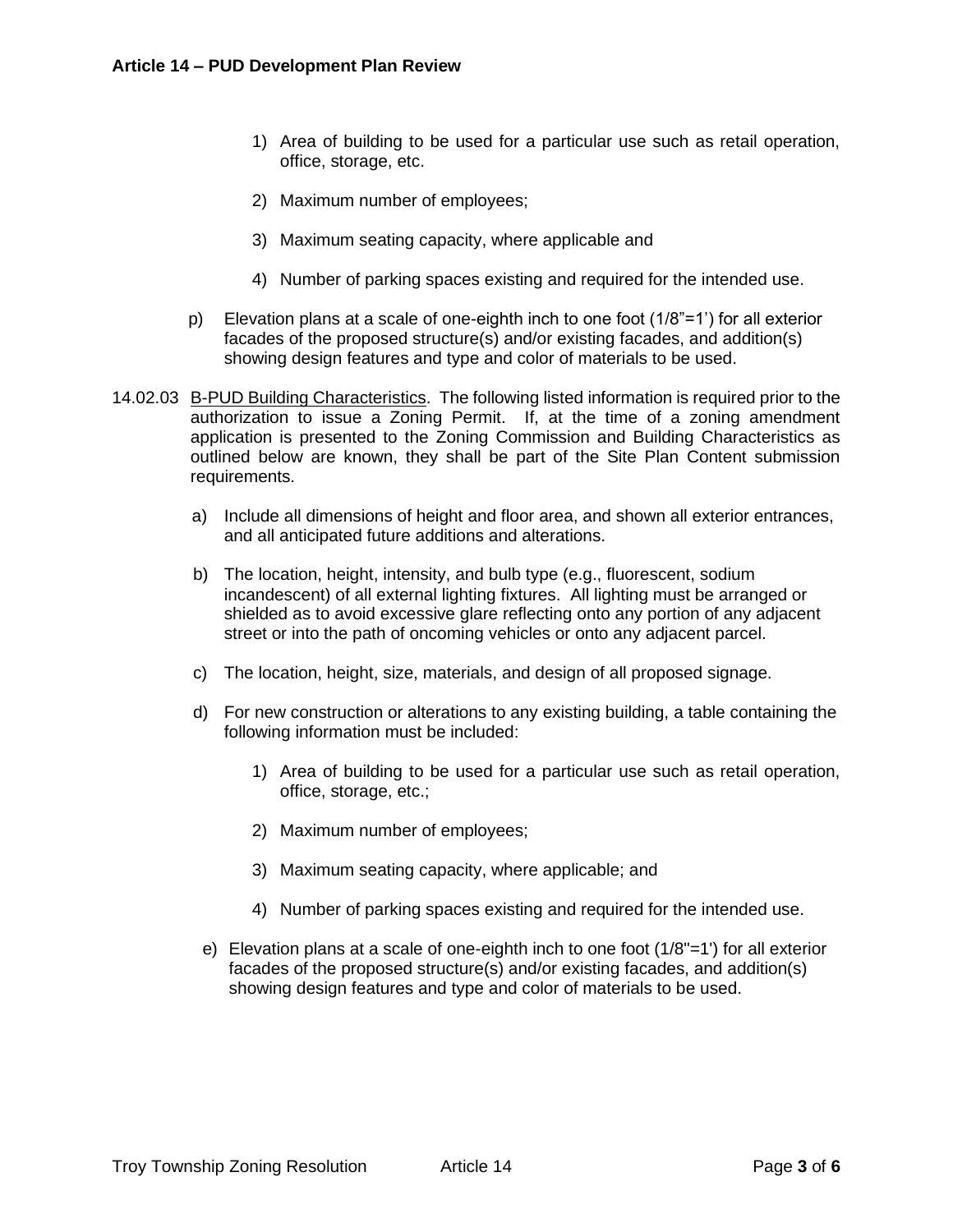### **SECTION 14.03 STANDARDS FOR REVIEW**

The Zoning Commission shall review the Development Plan and supporting documents, taking into consideration the reasonable fulfillment of the objectives listed below. A narrative statement by the developer addressing objectives stated below shall be submitted with any amendment request. All other Development Plan submittals for new development and significant revisions, alternations, additions or changes of use for existing developments within existing R-PUD or B-PUD districts shall address these standards in their Development Plan drawings and/or narrative statement.

- 14.03.01 *Traffic*. Convenience and safety of both vehicular and pedestrian movement within the site and in relationship to adjoining ways and properties.
- 14.03.02 *Parking***.** Provisions for the off-street loading and unloading of vehicles incidental to the normal operation of the establishment, adequate parking, adequate lighting, and internal traffic control.
- 14.03.03 *Services***.** Reasonable demands placed on township services and infrastructure.
- 14.03.04 *Pollution Control*. Adequacy of methods for sewage and refuse disposal, and the protection from pollution of both surface water and groundwater. This includes controlling soil erosion both during and after construction.
- 14.03.05 *Nuisances***.** Protection of abutting properties from any undue disturbance caused by excessive or unreasonable noise, smoke, vapors, fumes, dust, odors, glare, storm water runoff, etc.
- 14.03.06 *Existing Vegetation***.** Minimizing the area over which existing vegetation is to be removed. Where tree removal is required, special attention shall be given to planting of replacement trees.
- 14.03.07 *Amenities***.** The applicant's efforts to integrate the proposed development into the existing landscape through design features such as vegetative buffers, roadside planting, and the retention of open space.
- 14.03.08 *Community Character***.** The building setbacks, area, and location of parking, architectural compatibility, signage, and landscaping of the development, and how these features harmonize with the surrounding landscape.

# **SECTION 14.04 REVIEW PROCEDURE**

Prior to issuance of a Zoning Permit, but after designation of a R-PUD or B-PUD zoning classification, the developer shall detail plans and specifications in accordance with the Development Standards in Article 6 (Planned Unit Developments). The Zoning Commission shall review the plans so that they are in substantial conformity to these provisions.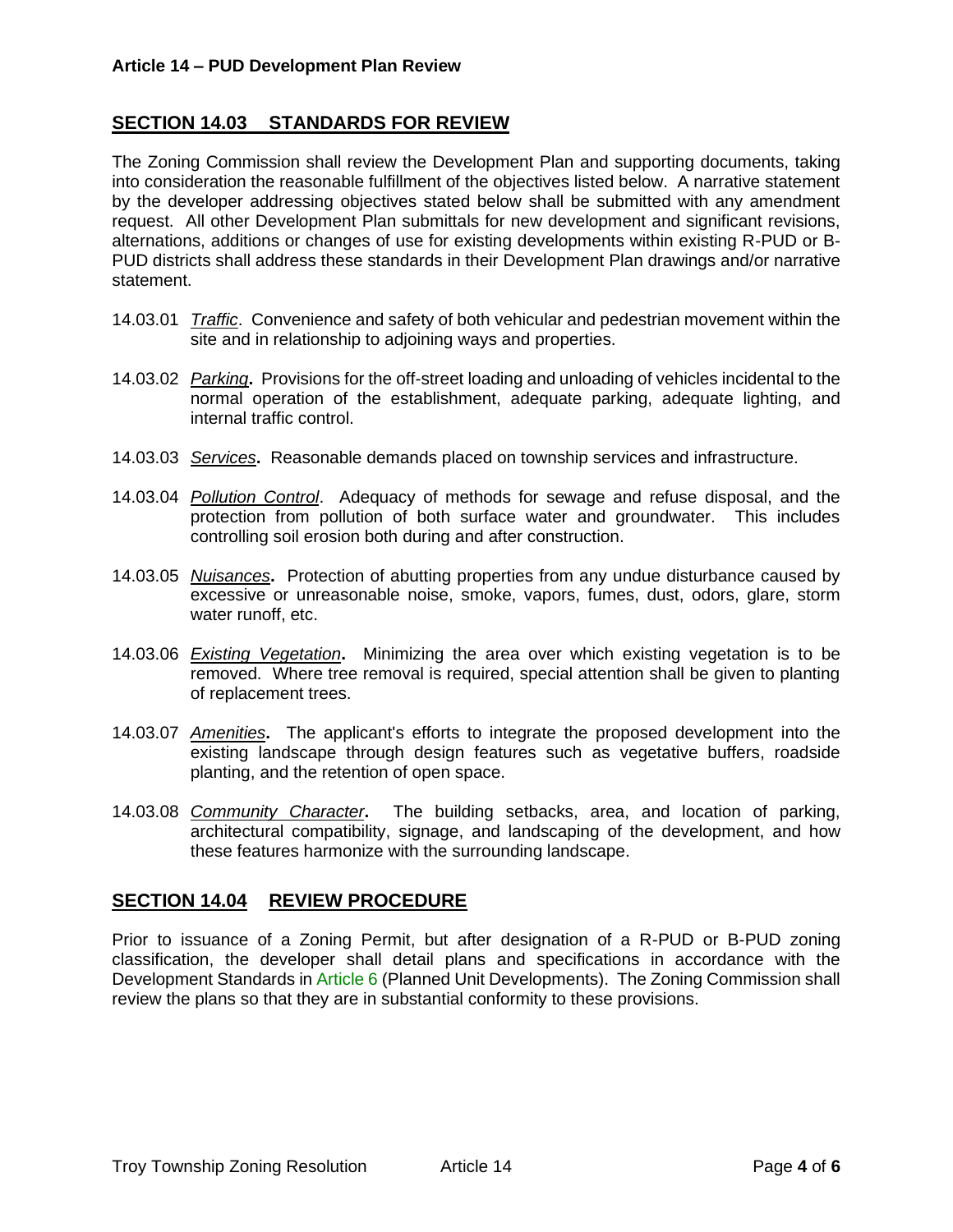# **SECTION 14.05 ENFORCEMENT**

The Township may require the posting of a bond or other similar performance guarantee to ensure compliance with the plan and stated conditions of approval. It may suspend any zoning permit when work is not performed as required. Development Plan approval issued under this section shall lapse within one (1) year if a substantial use thereof has not commenced, except for good cause.

#### <span id="page-4-0"></span>**SECTION 14.06 DEVELOPMENT PLAN AMENDMENTS (MINOR)**

Minor changes to the final development plan such as adjustments, or rearrangements of buildings, parking areas, entrances, heights, or yards may be requested by the proponents.

- 14.06.01 Minor changes as defined herein are allowed, provided such requests conform to the standards established by the final development plan and this Resolution. A Minor Change includes any:
	- a) Adjustment to the size and location of buildings, swimming pools, and other onsite structures so long as:
		- 1) They do not result in any increase in the number of units over and above those that the plan covers;
		- 2) They do not encroach materially into the established setback areas;
		- 3) They do not encroach into the designated parking areas to the extent that would necessitate an alteration in the layout of the access drives or provisions for additional parking spaces; and
		- 4) They do not create a large building mass either through an increase in their height or length that would magnify their effect on the adjoining areas.
	- b) Alterations to the proposed drives and/or parking areas so long as they do not encroach into building areas or specified recreation areas.
	- c) Adjustments in the size and location of development identification signs.
	- d) All proposed minor changes must be submitted to the Zoning Inspector not less than three (3) business days before the next Zoning Commission meeting. The Zoning Inspector will submit the proposed minor change to the Zoning Commission for informal consideration. If the Zoning Commission deems the proposed minor change acceptable, the Commission will recommend approval to the Township Trustees. If the proposed minor change is considered to be insupportable or a Major Change, the appropriate review and public hearing process will be followed as indicated in [Section 14.07](#page-5-0) (Development Plan Amendments (Major)) following: